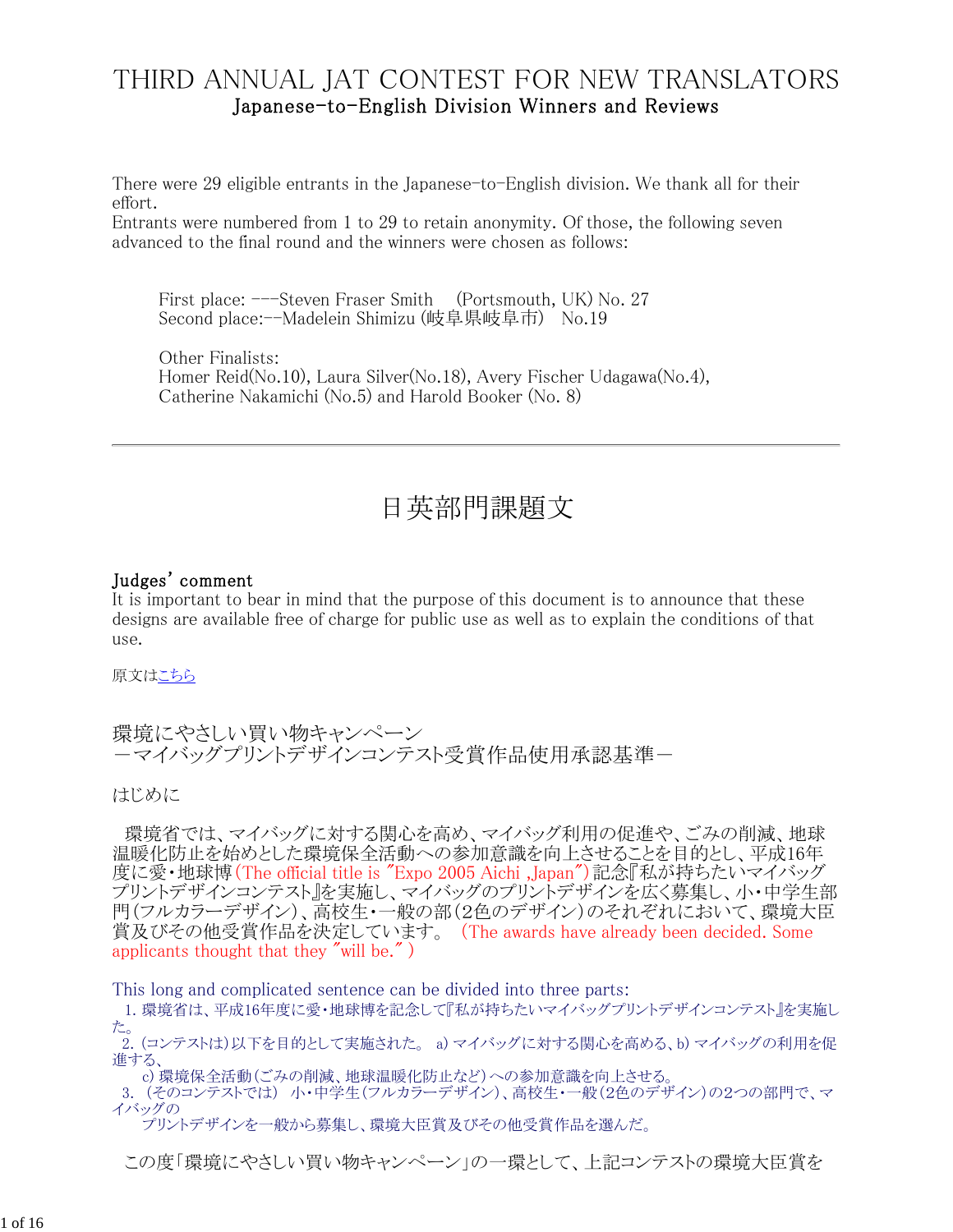始めとする受賞作品のデザインを、皆様がもったいないバッグ(マイバッグ)を製作する際に無 料でご使用いただくことができるように、使用する際の手続き・使用方法を以下のとおり定めま した。本企画の趣旨をご理解いただき、ご協力くださいますようお願い申し上げます。使用いた だけるデザインは別紙のとおりです。

#### 1.使用認証の基準

環境にやさしい買い物キャンペーンに賛同する、もしくは「環境保全活動」・「環境保全活動の 普及啓発」等を目的として、自治体(prefectures and municipalities, or local governments)·事 業者 (because the word has "者" at the end some thought it means "employees "but actually it meas "businesses") ・民間団体等がもったいないバッグ(マイバッグ)を作成する場合は、別添 様式の申請書を環境省環境教育推進室に提出し、受賞作品デザインの使用承認を受けること により、受賞作品デザインを無料で使用することができます。有償・無償配布等の配付方法、 配布数は問いません。

ただし、次の各号のいずれかに該当する場合は("if any of the following apply")承認を致しま せん。

- 1. 主として特定の政治、思想、宗教等の活動の目的に利用されるおそれがある場合
- 2. 不当な利益をあげるために利用されるおそれがある場合

3. 廃棄物の減量化等の「買い物袋持参者」の推進のコンセプトや環境保全への取組の推進に そぐわない

場合、環境にやさしい買い物キャンペーンの品位を傷つけ、または正しい理解の妨げとなるお それがある場合

- 4. 受賞作品を正しい使用条件(2.参照)に従って使用しないおそれがある場合
- 5. 法令や公序良俗に反するおそれがある場合
- 6. その他、環境省が受賞作品等の使用について不適当と認める場合

#### 2.使用条件

1. 作成するもったいないバッグ(マイバッグ)へは、受賞作品デザインと合わせ以下のいずれか の文言

もしくはロゴを入れることにより、環境省の行うキャンペーンの広報に協力することとする。

1. 環境にやさしい買い物キャンペーン という文言

2. 「もったいないバッグを持ち歩こう」「マイバッグを持ち歩こう」「もったいないバッ グを持って

買い物へいこう」等、「もったいないバッグ」もしくは「マイバッグ」持参のよびかけと なる文言

3. 環境省マイバッグコンテスト受賞作品 という文言(デザイン画の説明として)

4. チームマイナス6%のロゴ(この場合はチームマイナス6%ロゴ使用規約に別途 了承得ること)

5. その他、環境省が認めるもの

2. 受賞作品及び上記文言・ロゴの大きさは、プリントされた場合、そのデザイン及び文字が認 識できる大きさとして下さい

3. 受賞作品自体への加工等は縦横同倍率の伸縮以外は一切認めません

4. 作成したバッグ2部を無償で環境省総合環境政策局環境教育推進室へ提出して下さい

#### 3.その他

1. 受賞作品デザインの使用承認を受けた場合、申請内容以外の方法・目的等でデザインを使 用することは一切認めません

2. 受賞作品デザインの使用承認を受けた団体は、受賞作品デザインの使用に関する権利を 第三者に譲渡、

担保提供もしくは転貸し、又は代理使用を許諾することはできません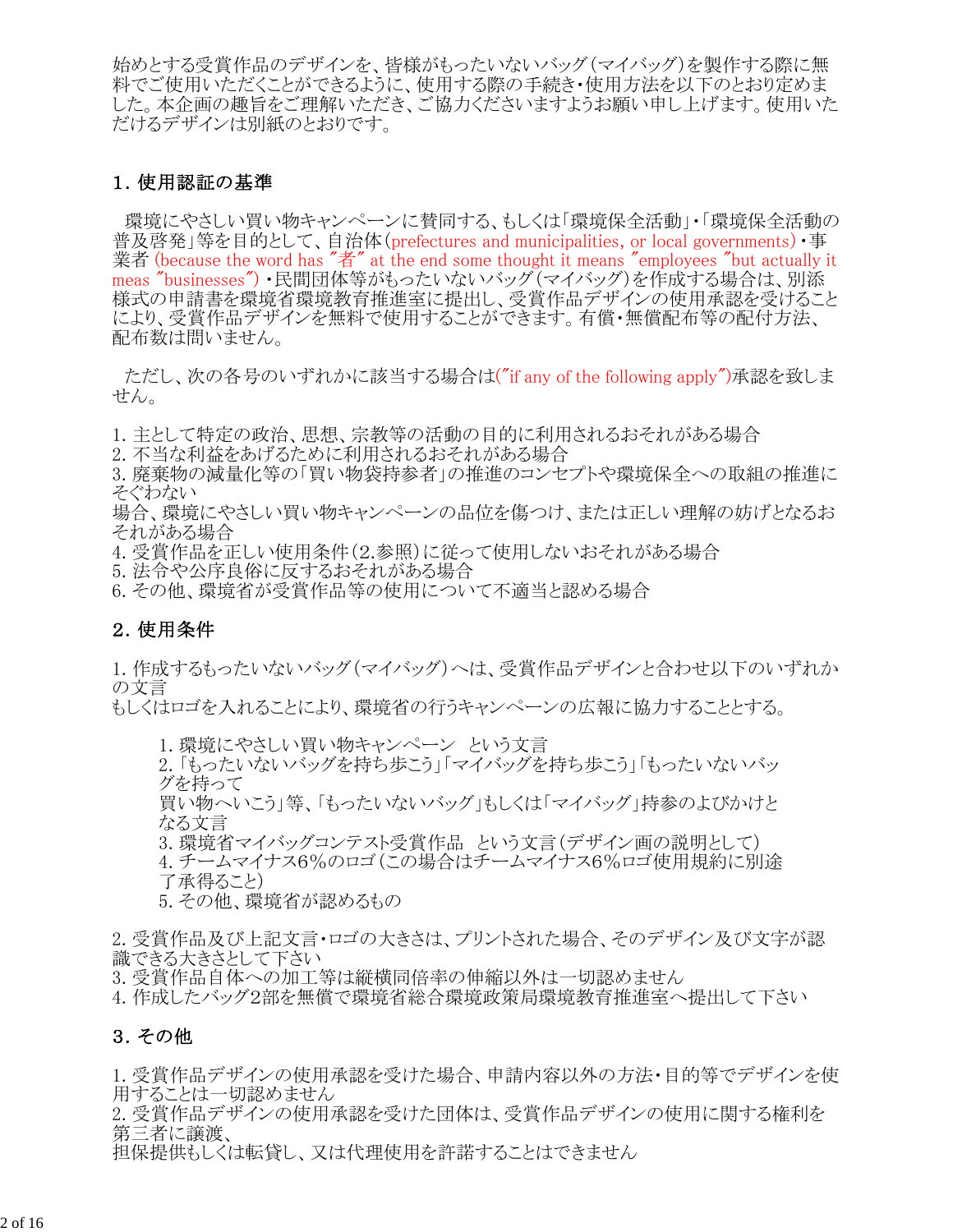3. バッグ作成にあたり、デザイン・文言等の誤った使用に関するクレーム等には、環境省は一 切責任を 負いかねます 4. この使用承認基準は環境にやさしい買い物キャンペーン終了後も引き続き適用します

使用申請書 PDFファイル [12KB] / WORDファイル [82KB] <略> 申請フロー <略>

# Judges' Comments

#### General comments:

・ It was a difficult decision. Each of the final entries had some pretty strong features but all had critical errors. While I agree that just because the English reads nicely doesn't mean it's a good translation, none of them demonstrated comprehension of the source text that could be characterized as significantly better than the others. Perhaps that is an indication that this year's text was slightly too difficult for our purposes.

・ There are several skills involved, obviously: source language comprehension, target language writing ability, research skills, attention to detail (following directions, proofreading). It seems to me that a person could eventually develop any of these skills, even if they had a deficit in that skill at the time of the test. So, I don't know how the lack of a particular skill, of the several involved, at the time of the test would necessarily indicate a person lacked potential.

• I have employed a lot of translators, so have a lot of experience in evaluating "potential" and seeing how it plays out. In my experience, people who can't follow instructions or spell-check in a first translation, sample translation, or resume never learn to follow instructions or spell-check. People who don't realise the importance of reading references and working out the function of a document rarely make that leap.

#### Specific comments on the final translations:

・ I was sorely tempted to immediately discount any translation containing either the phrase "environmentally friendly" (especially if it was hyphenated) or "My Bag," but this proved unfeasible.

• Personally, I rather liked that No. 8 was able to avoid slavish rendition of many of the noun phrases, and anyone who can write "Let's take a tote along!" gets at least a knowing nod from me. Unfortunately, it's otherwise too poorly written for serious consideration.

・ With the purpose of the document stated above in mind, I think that I came away with the clearest understanding of that purpose after reading 10. I also think that 27 and 8 convey the message rather well, but the other finalists much less so. Unfortunately, 10, 27, and 8 all have some major problems that prevent me from giving an unqualified endorsement to any of them.

 $\cdot$   $\langle$ In this contest $\rangle$  we're picking the best candidate, not the best entry, which changes things a little.

• No. 4 had some mistakes but was pleasant to read.

• About No. 10, I was just lamenting the fact that it sounded so good, but had so many inaccuracies.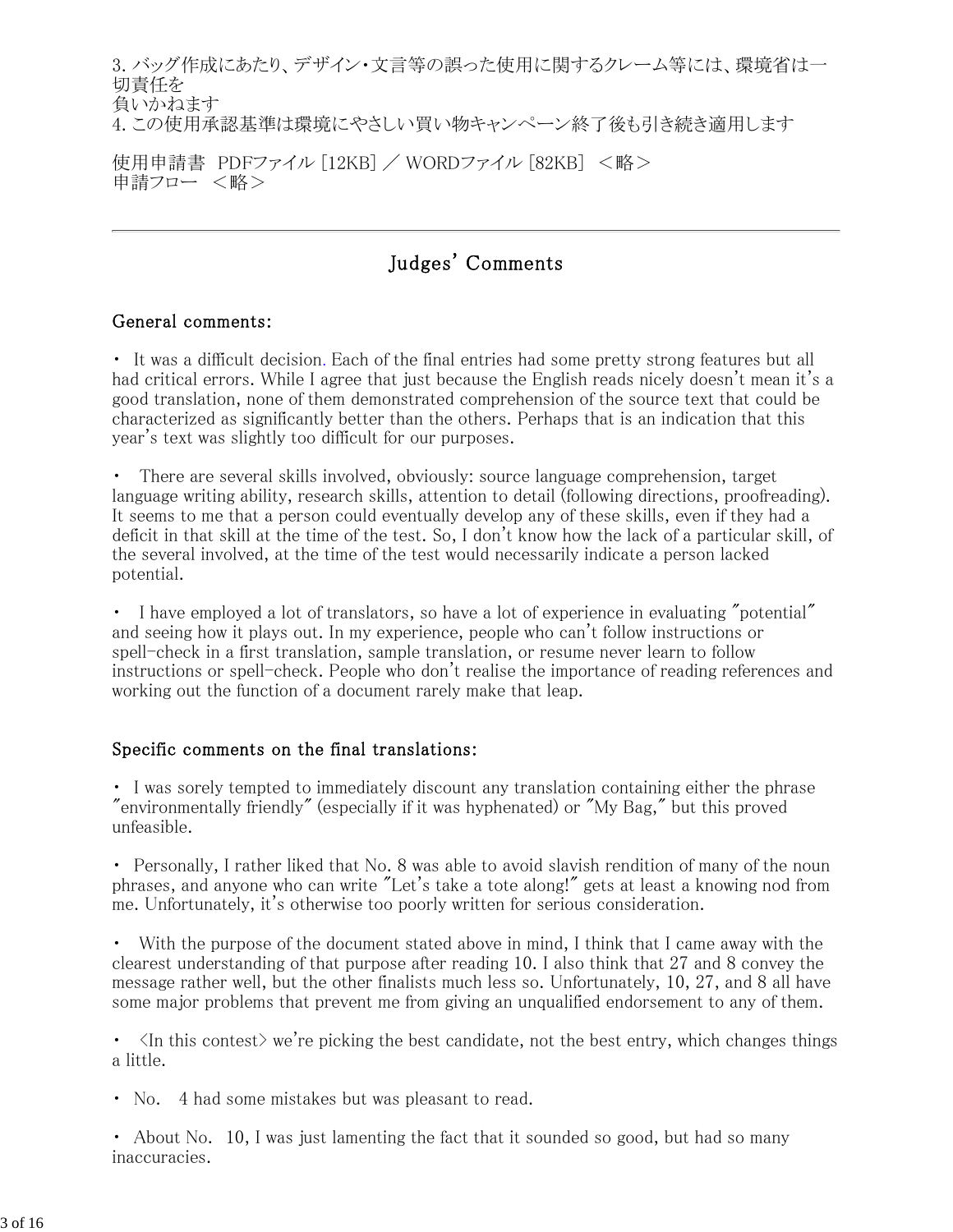My guess is that No.10 simply didn't bother to follow the links and work out what the translation is supposed to be about. That's why he/she got the title wrong. That's why he/she seems to think the contest hasn't happened yet. That's why he/she seems to think that our document describes the procedures for using the entries (it doesn't  $-$  the press release does). And that's why he/she says the designs are "described" in a separate document.

No.8 fails on spelling: Enviroment / desings / enlargments / colateral / critera would have been picked up if he/she'd bothered to spell check. Other things like spaces before apostrophes and "third part" instead of "third party" would continue to be a problem.

・ People who misinterpret the Japanese at first do understand more as time goes on. For example, only No.4 and No.19 (and maybe No.10) properly reconciled  $\overline{\text{F}}$ 成16年度 with Expo 2005, but I guess that all the finalists would eventually work that one out as they gain experience.

・ As for writing good English - some learn and some never do. It's difficult to guess, so people who can write well from the start are the best bet. The danger is that good writing conceals translation errors, and sometimes the translator never realizes there's a problem. No.10 looks like one of those cases to me.

・ My first impression of No. 19 was that it suffered from poor word choice, and there were several places that I thought were rendered quite poorly, such as "commemorating" (in 2004, no less) the 2005 World Expo as well as what he (she) called "efforts to raise awareness of public participation in environmental preservation activities," which really ought to have been enhance public awareness of and increase participation in," nicht war? Also, the unnecessary capitalization of things that weren't proper nouns was another turn off.

・ No. 19 was one of my top three picks, but I was bothered by the opening statement, to wit: "... held the 'Design Your Own Eco-Bag Contest ...'" Design your own bag seemed like an error almost on the order of thinking the contest wasn't over yet. Designing a bag would include the include the fabric, shape, cut, stitching, not just the picture on the bag. It's inconsistent with the rest of the piece and could be solved by research. The prose of 27 was a little plodding compared to 19. But sometimes when I dig out one of my translations from the early years, the prose seems a little dreary, so hopefully this person will put a little more polish on his or her writing as he or she gets more experience.

・ I considered No. 27 to have the best combination of Japanese comprehension and English writing.

### Translated texts of seven finalists

Homer Reid Laura Silver Avery Fischer Udagawa Catherine Nakamichi Harold Booker Madelein Shimizu Steven Fraser Smith

Homer Reid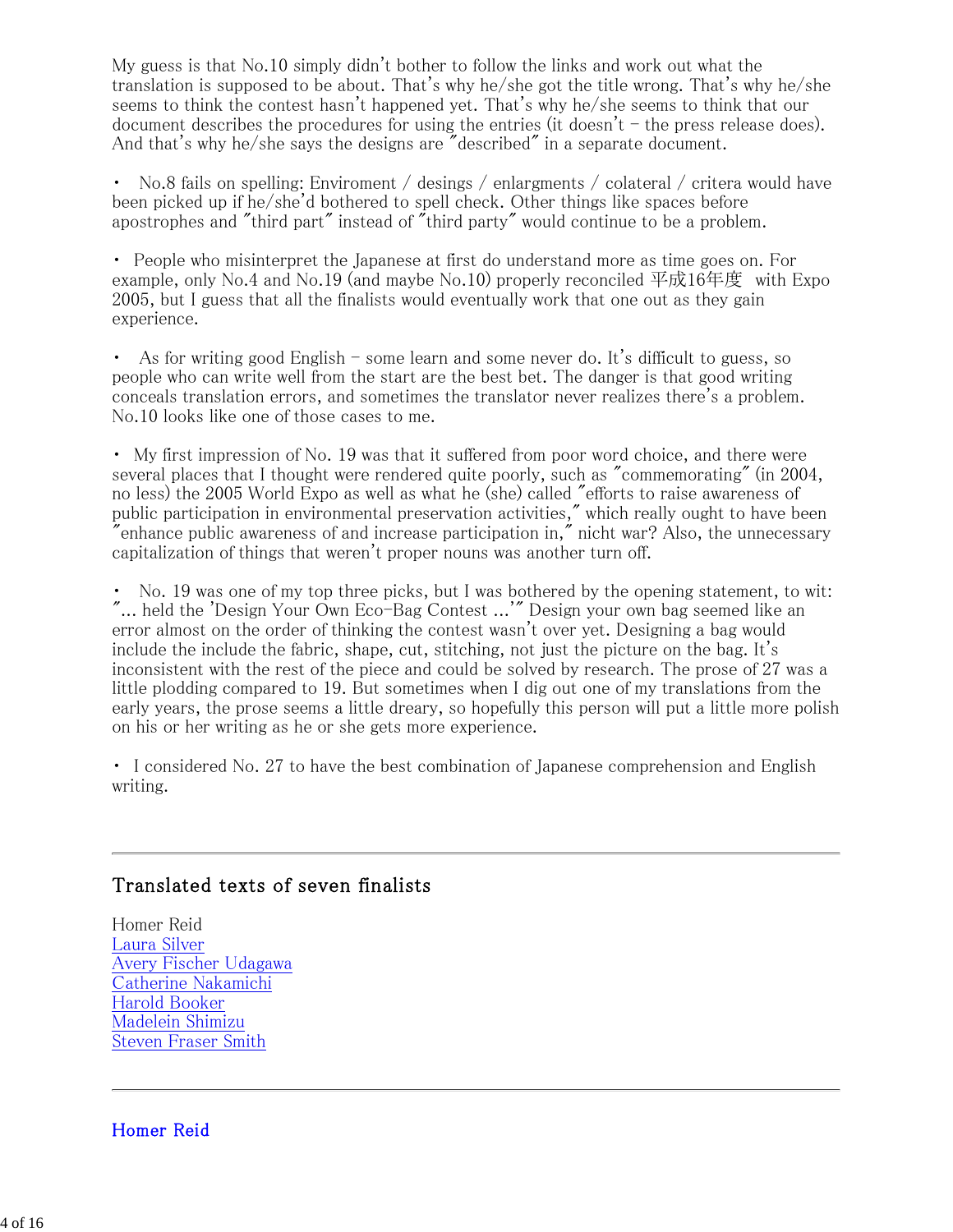Eco-Friendly Shopping Campaign Design Your Own Personal Shopping Bag! Contest Conditions for Approved Uses of Award-Winning Designs

#### **Overview**

In an effort to heighten awareness of reusable shopping bags, to encourage shoppers to use reusable bags, to reduce waste, and to enhance shoppers' sense of helping to protect the environment  $-$  including preventing global warming  $-$  the Ministry of the Environment is sponsoring the Design Your Own Personal Shopping Bag! Contest. Timed to commemorate the 2005 World Exposition in Aichi, the contest solicits print designs for reusable bags, and hopes to receive responses from a wide range of applicants. Selected entries in each category -Elementary / Middle School (full-color designs) and High School / General (two-color designs) - will receive the Minister of the Environment Award and other awards.

As part of our Eco-Friendly Shopping Campaign, we have developed procedures to ensure that manufacturers may use the winning contest entries, including the Minister of the Environment Award-winning entries, free of charge to manufacture reusable bags. These procedures, and some guidelines for using the designs, are described below. We hope this helps you to understand our goals, and we look forward to working with you on this project. The actual designs that you may use are described in a separate document.

### 1. Conditions For Approved Uses

Businesses, municipalities, private organizations, and other groups wishing to manufacture reusable shopping bags (personal shopping bags) either to assist the Eco-Friendly Shopping Campaign, or simply to promote environmental protection activities and popular awareness of environmental protection activities  $-may$  obtain approval to use award-winning bag designs, free of charge, by completing the attached Application Form and submitting it to the Office of Environmental Education in the Ministry of the Environment. There are no restrictions on the number of bags that may be manufactured, nor on how they are delivered to shoppers; the bags may be sold or distributed free of charge.

However, approval will not be granted under any of the following circumstances.

1. If there is reason to believe the design may be used primarily to advance any specific political, religious, or philosophical agenda.

2. If there is reason to believe the design may be used to generate inappropriate profits.

3. If there is reason to believe the proposed use of the design (a) does not comport with the general goals of promoting active engagement in environmental protection and promoting waste reduction through the use of reusable shopping bags, (b) will tarnish the image of the Eco-Friendly Shopping Campaign, or (c) will impede proper understanding of the goals of the Campaign.

4. If there is reason to believe the design will not be used in accordance with the Terms of Use for award-winning designs (see Section 2 below).

5. If there is reason to believe the design will be used in a way that violates any law or common standard of public decency.

6. If, for any other reason, the Ministry of the Environment deems the proposal an inappropriate use of an award-winning design.

#### 2. Terms of Use

1. To assist in publicizing the various campaigns of the Ministry of the Environment, all manufactured reusable bags (personal shopping bags) must incorporate one of the following slogans or logos in addition to the award-winning design.

a. The phrase "Eco-Friendly Shopping Campaign."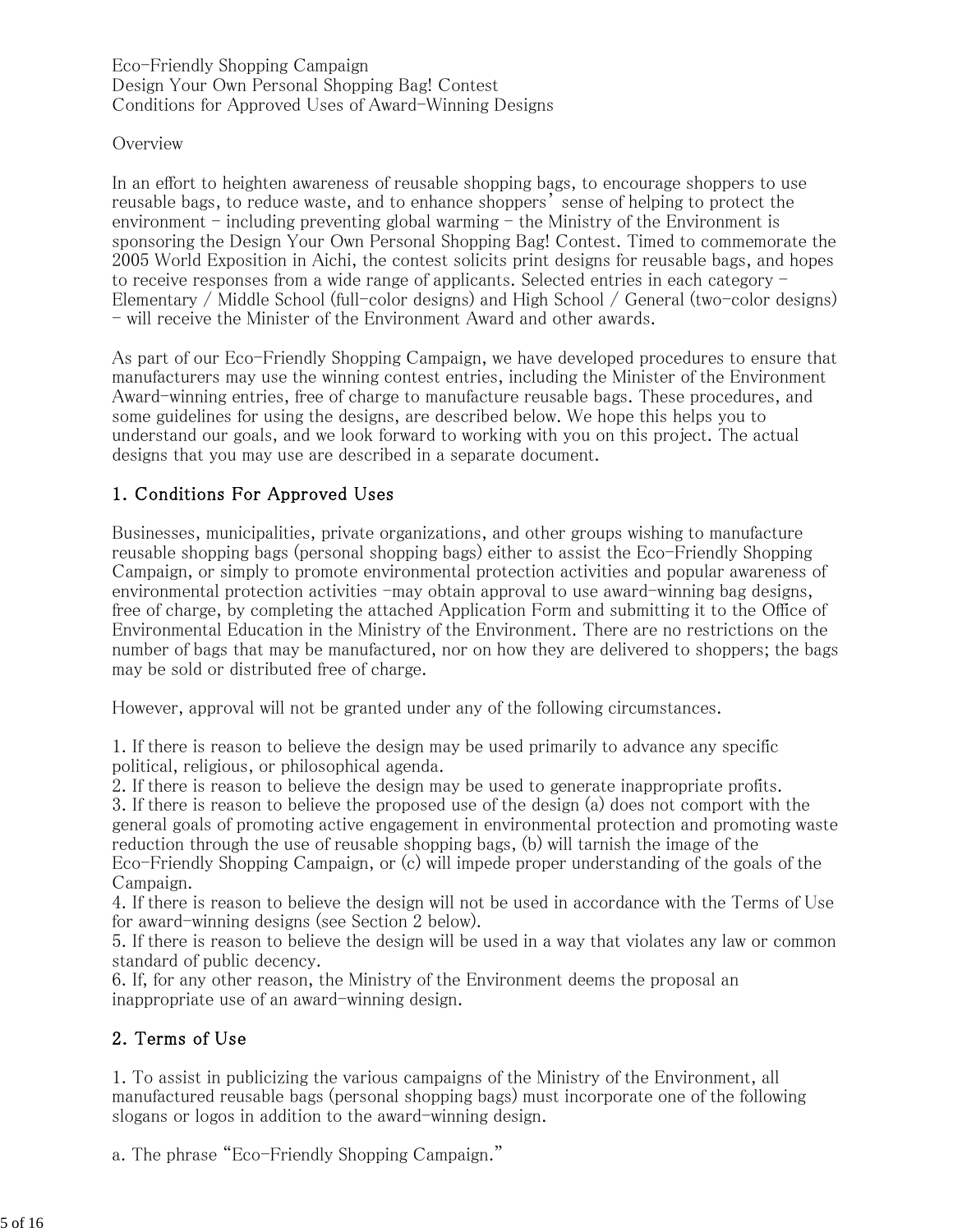b. A phrase that encourages shoppers to carry reusable shopping bags or personal shopping bags on their shopping trips. Some possibilities are:

Take your reusable shopping bags with you! Take your personal shopping bags with you! Take your reusable shopping bags with you when you shop!

c. The phrase "Ministry of the Environment Design Your Own Personal Shopping Bag! Contest Winner" (as an explanation of the print design).

d. The Team -6% logo. (In this case, separate approval must be granted, in accordance with the Rules for Use of the Team -6% logo.)

e. Any other slogan or logo approved by the Ministry of the Environment.

2. The printed size of the award-winning design, and of any slogan or logo included per the previous item, must be large enough that all images and text are clearly recognizable.

3. Other than enlargement or compression at a fixed aspect ratio, the award-winning design itself must not be modified in any way.

4. Two of the manufactured bags must be provided, free of charge, to the Ministry of the Environment, Environmental Policy Bureau, Office of Environmental Education.

### 3. Additional Terms And Conditions

1. Once approval to use an award-winning design has been granted, the design may not be used in any way or for any purpose other than as specified in the original application.

2. The organization to which approval to use an award-winning design is granted may not transfer or lend the rights associated with use of the design to any third party, may not pledge these rights as collateral to any third party, and may not authorize any third party to act as an agent in the use of the design.

3. The Ministry of the Environment bears no liability for any damages or other claims arising from incorrect use of designs, slogans, or other material in the manufacture of bags.

4. The terms and conditions specified in this document will remain in place after the termination of the Eco-Friendly Shopping Campaign.

#### Laura Silver

Campaign for Environmentally Friendly Shopping Rules for use of winning designs from the Shopping Bag Design Contest

#### INTRODUCTION

In an effort to raise interest in carrying eco-friendly shopping bags and increase participation in environment conservation activities such as use of reusable bags, reduction in the amount of trash and prevention of global warming, the Ministry of the Environment held the "Shopping Bag Design" Contest at the 2005 Aichi World Exposition. Participants were widely recruited and winning designs were selected for the Minister's Award and other awards in each of the Elementary / Junior High School Student category (full color design) and High School Student / General Participant category (two-color design).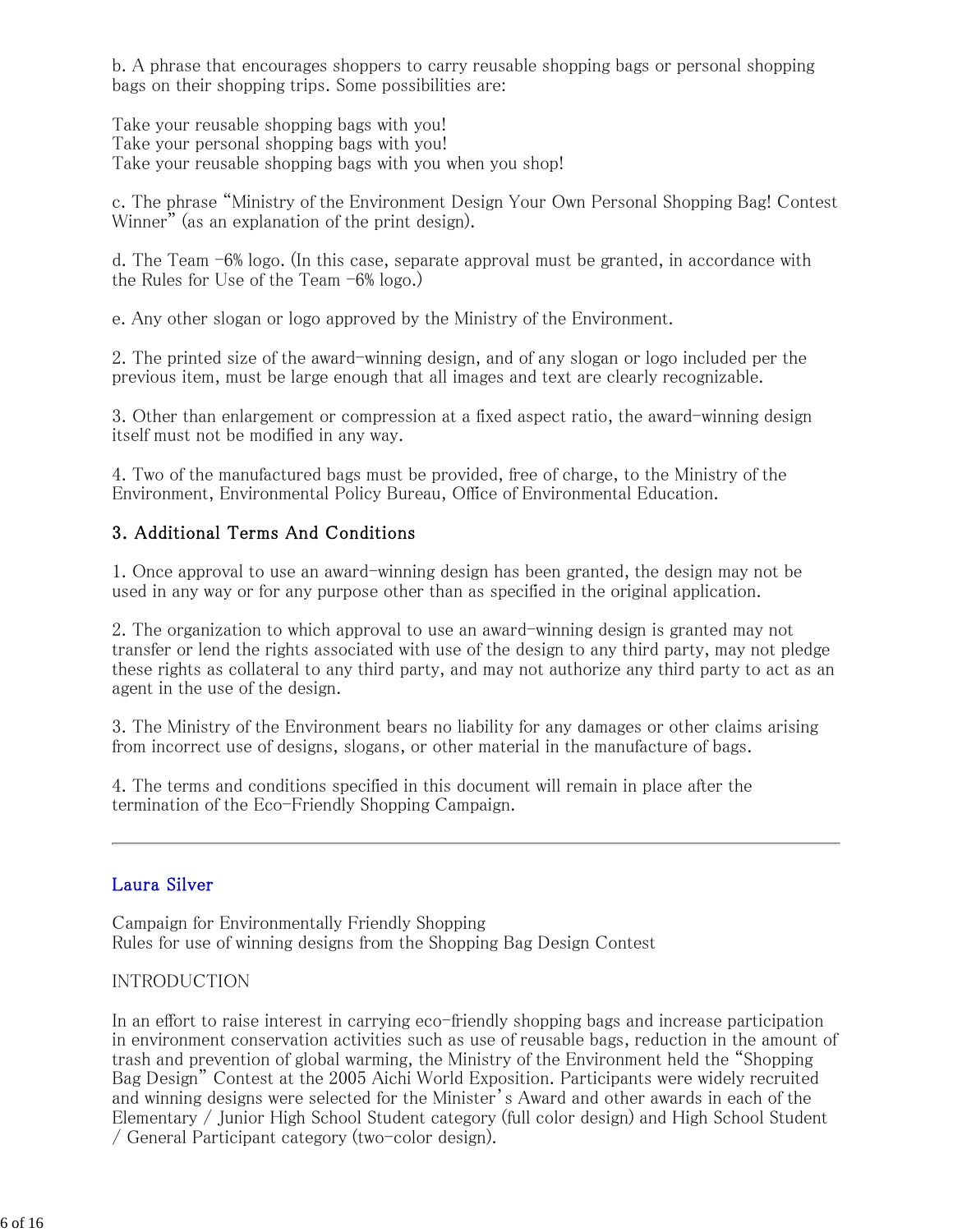As part of the campaign for Environmentally Friendly Shopping, the Ministry of the Environment encourages free use of the winning designs of the Minister's Award and other awards in fabricating Mottainai bags (eco-friendly bags), subject to the procedure and the terms and conditions below. Your cooperation and adherence to the purpose of this project is greatly appreciated. Please refer to the enclosed bag designs.

### 1. REQUIREMENTS FOR AUTHORIZATION OF USE

Municipal governments, private enterprises, private organizations, etc who agree with the aims of the campaign for Environmentally Friendly Shopping or have goals such as 'Involvement in Environmental Conservation' or 'Increasing Awareness of and Participation in Environmental Conservation', are given the right to free use of winning designs in fabrication of Mottainai bags (eco-friendly bags) only after receiving authorization from the Office of Environmental Education of the Ministry of the Environment following submission of the attached application. There is no limit regarding the number of articles for distribution or whether distribution is profit or non-profit based. However, use of the designs is prohibited in the following cases.

1. Use with the main objective of promoting specific political, ideological or religious activities.

2. Use with the objective of excessive profit.

3. Use which does not encourage efforts towards environmental conservation or is inappropriate for the concept of encouragement of shopping bag carriers leading to reduction of waste, thereby harming the integrity of the campaign for Environmentally Friendly Shopping or interfering with the sound understanding of its aims.

4. Use of winning designs that does not abide by the Terms and Conditions for Use (ref. 2).

5. Use that is against the law or offends public order and morality.

6. Other uses of the winning design, etc. deemed unsuitable by the Ministry of the Environment.

### 2. TERMS AND CONDITIONS FOR USE

1. In an effort to cooperate with the publicity of the campaign conducted by the Ministry of the Environment a phrase or logo described below must be inserted into one of the winning designs to be used in the fabrication of Mottainai bags (eco-friendly bags).

1. The phrase 'Campaign for Environmentally Friendly Shopping'.

2. 'We carry Mottainai bags', 'we carry eco-friendly bags', 'we shop with Mottainai bags' or other phrases encouraging the use of a 'Mottainai bag' or an 'eco-friendly bag'.

3. The phrase 'Winning Design of the Shopping Bag Design Contest conducted by the Ministry of the Environment' (clarification of the significance of the design).

4. The TEAM -6% logo (must receive additional approval according to separate terms and conditions for its use).

5. Others deemed acceptable by the Ministry of the Environment.

2. The size of the winning design, phrase or logo should be such that the design or letters are clearly visible when printed.

3. No processing of the winning design itself is permitted, with the exception of shrinking or enlarging the design while keeping the horizontal to vertical ratio constant.

4. Two fabricated bags must be submitted free of cost to the Office of Environmental Education of the Integrated Environmental Policy Bureau, Ministry of the Environment.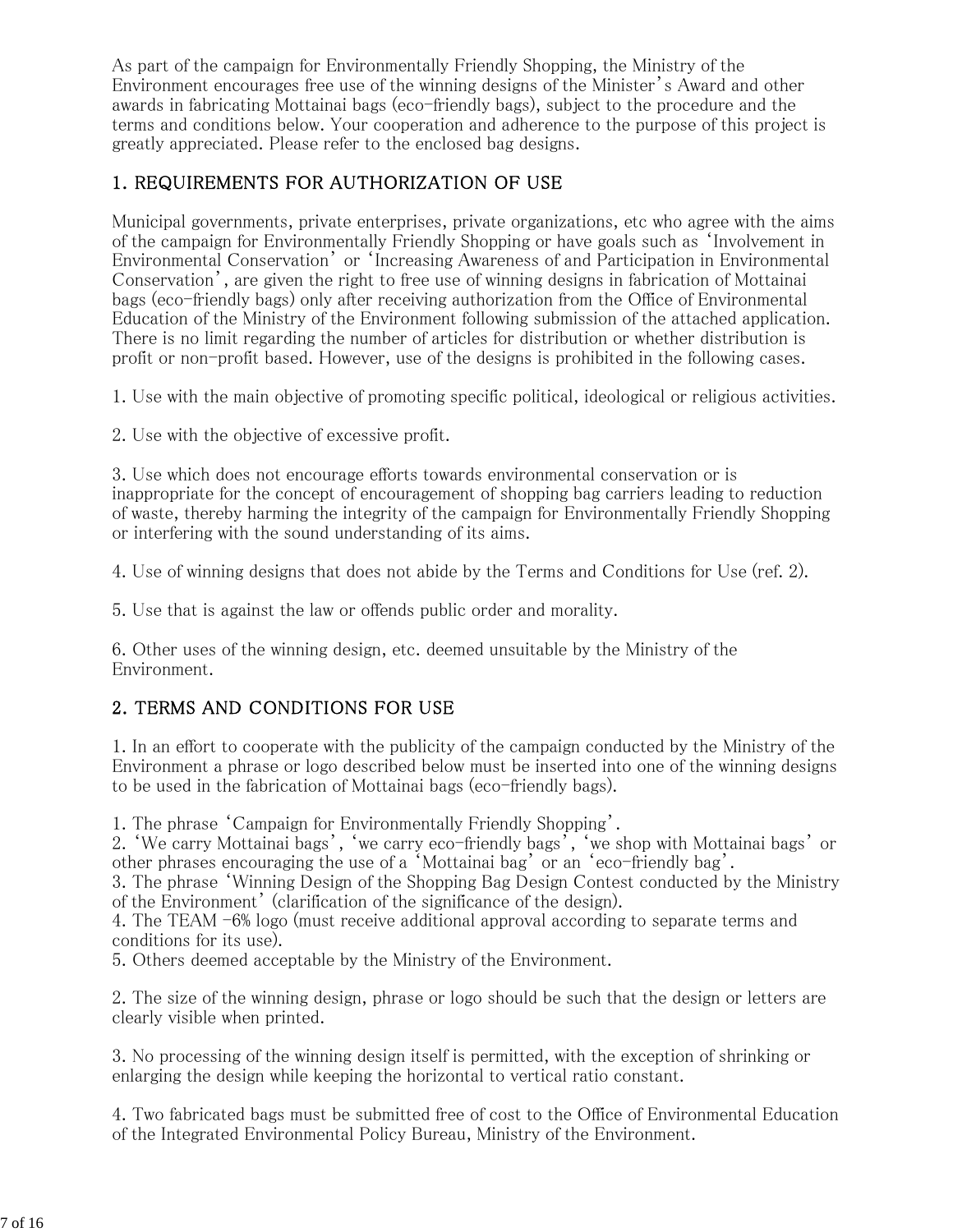### 3. OTHER

1. Even after use of winning designs has been approved, uses of the designs other than those specified in the submitted application are not permitted.

2. Organizations which have received authorization to use winning designs are not permitted to transfer rights of use to a third party, offer rights as collateral, sublease rights, or use a proxy.

3. The Ministry of the Environment is not liable for complaints raised against inaccurate use of the designs or logos on fabricated bags.

4. The requirements for authorization of use will continue to be applicable following completion of the campaign for Environmentally Friendly Shopping.

#### Avery Fischer Udagawa

Campaign for Environmentally Friendly Shopping: Rules for Use of Prizewinning Entries in the Reusable Shopping Bag Design Contest

#### Introduction

The Ministry of the Environment has been working to heighten interest in reusable shopping bags and promote use of these bags, while boosting a spirit of participation in efforts to reduce waste, prevent global warming, and otherwise preserve our environment. In 2004  $-2005$ , to commemorate the 2005 World Expo in Aichi that focused on the environment, the Ministry organized the "My Bag" Reusable Shopping Bag Design Contest. The Ministry advertised widely for designs that could be printed on reusable shopping bags, created an elementary/middle school division (full-color design) and high school/adult division (two-color design), and awarded a Minister of the Environment Prize and other distinctions in both divisions.

Recently, as part of its Campaign for Environmentally Friendly Shopping, the Ministry created (1) an application process and (2) usage guidelines to enable widespread use of prizewinning designs from the contest for no charge on mottainai bags -any reusable shopping bags intended to reduce waste (also known as "my bag"). The Ministry encourages careful observation of the application process and usage guidelines (below) in keeping with the spirit of the Campaign. The designs available for use are printed on the attachment.

#### 1. Application Process

Public and private initiatives to produce mottainai bags in affirmation of the Campaign for Environmentally Friendly Shopping, or for promotion of environmental preservation or environmental education, may incorporate prizewinning designs from the Reusable Shopping Bag Design Contest at no charge. To use a design, submit the application form included with this document to the Office of Environmental Education, Ministry of the Environment, and receive approval from this Office. The Office will not restrict usage of prizewinning designs based on the number of bags to be produced or the proposed method of distribution, such as whether the bags are to be sold or distributed free of charge.

The Office will, however, deny approval if any of the following apply:

1. The prizewinning design is likely to be used chiefly to advance a particular political, philosophical, or religious agenda.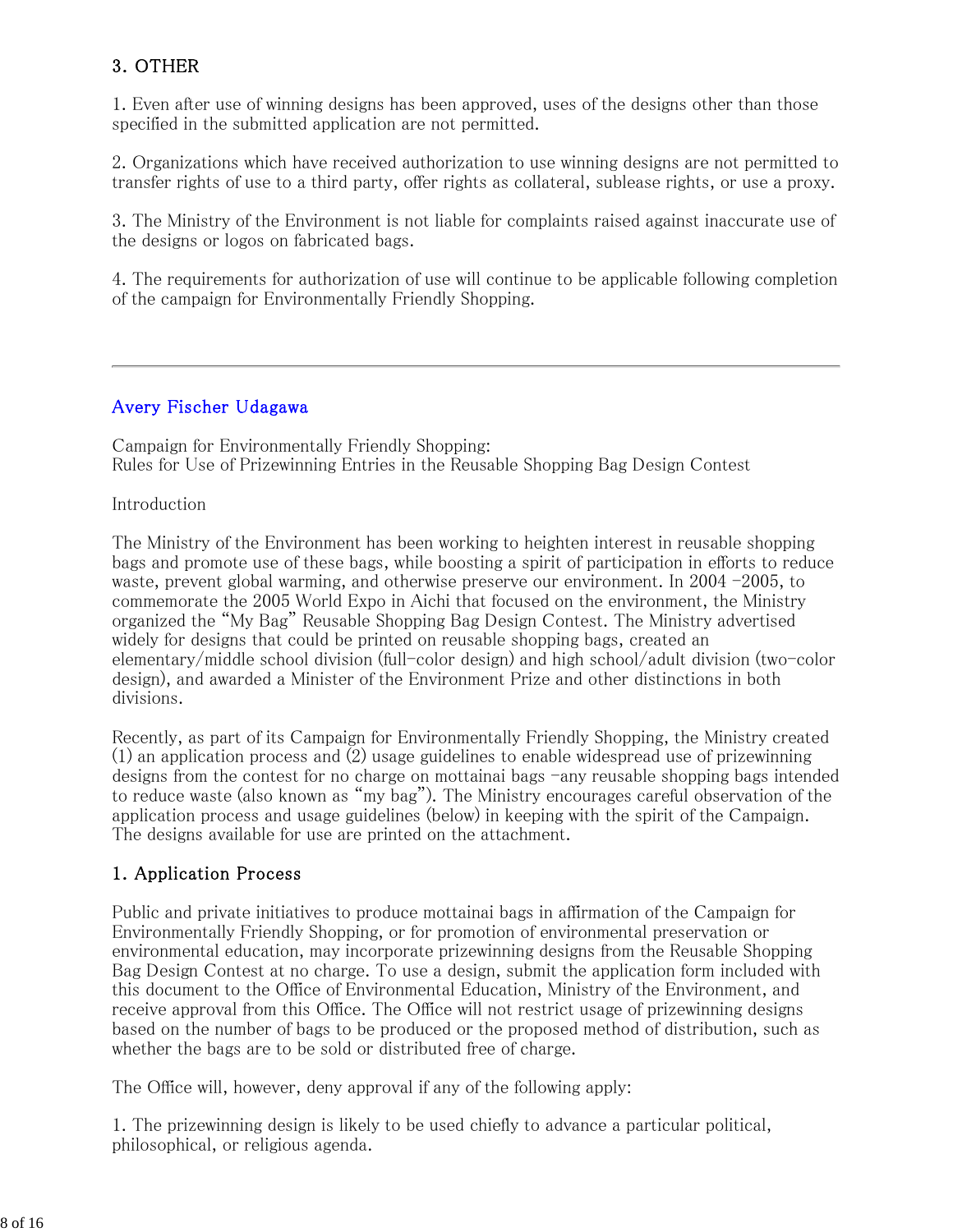2. The design is likely to be used to obtain an unwarranted profit.

3. The proposed scheme for incorporating the design undermines the concept of carrying reusable bags to reduce waste or the encouragement of environmental preservation, or is likely to harm the image of the Campaign for Environmentally Friendly Shopping or the proper understanding thereof.

4. The design is likely to be used in disregard of the usage guidelines (see section 2 below).

5. The proposed scheme is likely to violate laws or ordinances or to violate standards of public order and decency.

6. The Ministry of the Environment deems any other aspect of the proposal unfit.

### 2. Usage Guidelines

1. The approved mottainai bags are to provide publicity for the Ministry of the Environment's Campaign by combining a prizewinning design from the Contest with one or more of the following:

1. The phrase "Campaign for Environmentally Friendly Shopping".

2. The phrase "Carry a Mottainai Bag", "My Bag is Reusable", "Shop with a Mottainai Bag", or another phrase that promotes the use of a mottainai bag or "my bag".

3. The phrase "Prizewinner, Ministry of the Environment Reusable Shopping Bag Design Contest" (as an explanation of the design).

4. The Team Minus 6% logo (separate approval according to the Team Minus 6% logo usage regulations required).

5. Other elements as approved by the Ministry of the Environment.

2. The size of the prizewinning design and the accompanying phrase and/or logo must be large enough to be legible when printed.

3. Adjustment of the prizewinning design other than proportional resizing will not be permitted under any circumstances.

4. Two (2) bags created according to the approved proposal must be submitted at the sender's expense to the Office of Environmental Education, in the Environmental Policy Bureau of the Ministry of the Environment.

### 3. Other Notes

1. Once approval for use of a prizewinning design has been granted, use of the design according to methods or for purposes not included in the proposal will not be permitted under any circumstances.

2. The party that receives approval to use a prizewinning design may not transfer its rights with regard to use of the design to a third party, pledge these rights as a guarantee, loan these rights, or consent to the exercise of these rights by a proxy.

3. The Ministry of the Environment assumes no responsibility for claims resulting from inappropriate use of the prizewinning designs, suggested phrases, or other elements due to faulty production.

4. The usage guidelines will continue to apply after the conclusion of the Campaign for Environmentally Friendly Shopping.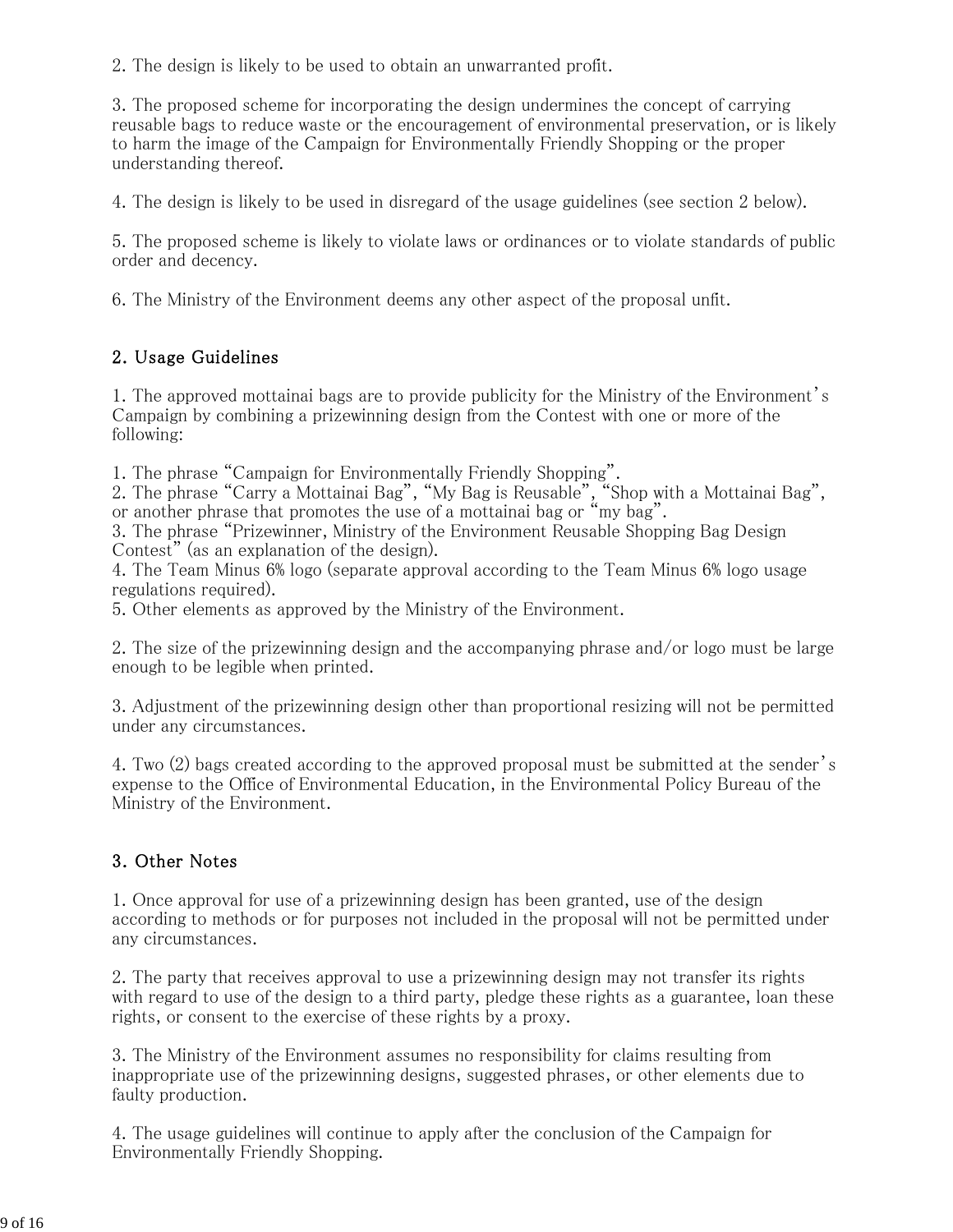### Catherine Nakamichi

Green Shopping Campaign

Approval guidelines to use winning designs from the Green Shopping Bag print design Competition.

#### Preamble

The Ministry of the Environment held a "My Dream Shopping Bag print design Competition" at Expo 2005 Aichi Japan with the aim of improving involvement in environmental preservation activities such as prevention of global warming, waste reduction, and promoting interest in and encouraging the use of Green Shopping Bags (reusable shopping bags). Several shopping bag print designs were submitted and the Minister of the Environment Prize and other prize winning designs have been decided in both the elementary and middle-school division (full-color design), and the high-school and general public division (two-color design).

As part of the Green Shopping campaign, the Minister of the Environment Prize design and other prize winning designs from the aforementioned competition will be made available to be used free of charge when producing Green Shopping Bags, subject to the conditions for procedures and manner of use as set out below. Your understanding and cooperation with the ideals of this project are greatly appreciated. Please see the accompanying page for the winning designs.

#### 1. Guidelines for Approval

When producing Green Shopping Bags to support the Green Shopping Campaign, environmental preservation or to cultivate environmental preservation activities, the winning designs may be used free of charge once a municipality, business, or private group has submitted the separate accompanying form to the Environment Education Promotion Office and received approval to use the winning designs. Any distribution method such as whether the bags are distributed free or for a price is acceptable and any number of bags may be distributed.

However, in the event of any of the following approval will not be given.

1. If the designs are to be used primarily for activities with a specific political, ideological, or religious intent.

2. If the designs are to be used to gain unreasonable profit.

3. If the designs are to be used in a manner inappropriate to the concept of promotion of environmental preservation and waste reduction by bringing your own shopping bag, or if the designs are to be used in a way that damages the validity of the Green Shopping Campaign, or in any way that prevents proper understanding of the campaign.

4. If the designs are not to be used in a correctly according to the conditions of use. (See 2.)

5. If the designs are to be used in a manner that violates a law, or public order and decency.

6. If the designs are to be used in a manner that the Ministry of the Environment considers inappropriate.

#### 2. Conditions of use.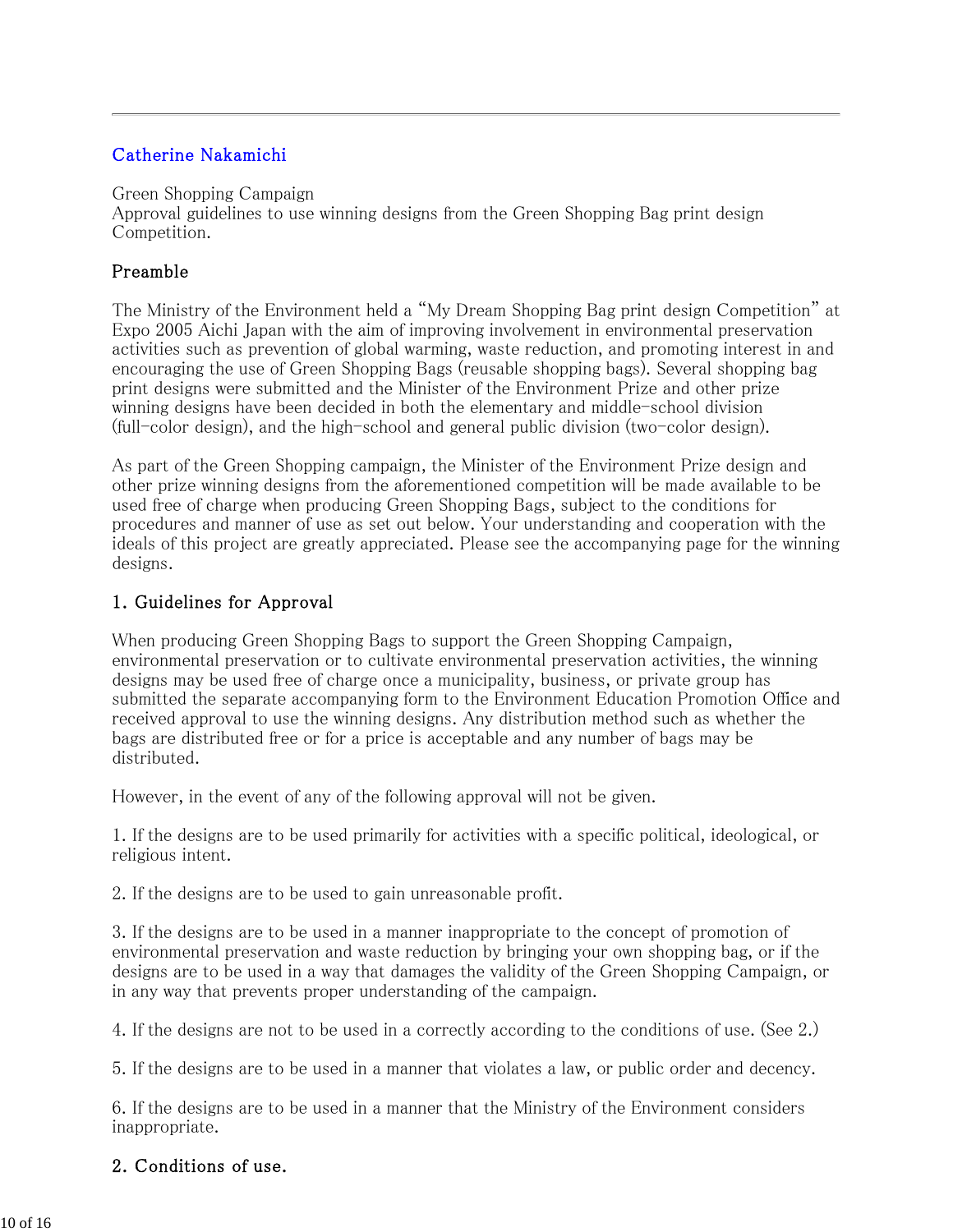1. When producing Green Shopping Bags, cooperation with the Ministry of Environments advertising campaign is required by adding any of the following slogans or logo to the winning design.

1. The slogan "Green shopping campaign."

2. A slogan that appeals for the use of Green Shopping Bags such as "Green Shopping Bag, always together," Let's take our Green Shopping Bags shopping," or "Green Shopping Bag." 3. As an explanation of the design, the slogan, "A Ministry of the Environment Green Shopping Bag print design Competition winner."

4. The logo for Team-6% (in this case permission from Team-6% must be obtained separately.) 5. Any other slogan approved by the Ministry of the Environment.

2. The winning designs as well as the logo or slogans stated above must be of a size that is easily recognizable.

3. No adjustment may be made to the winning designs beyond proportional enlargement or reduction in size.

4. Two of the bags produced must be submitted free of charge to the Ministry of the Environment Environmental Policy Bureau Office of Environmental Education.

#### 3. Other conditions.

1. The winning designs may not be used for any purpose or in any way other than that for which approval was given.

2. Once approval has been gained by a group to use the winning designs, the right may not be passed to another, used as security, or transferred to a substitute agent.

3. The Ministry of the Environment will not take any responsibility for claims concerning discrepancies in use of slogans or designs when bags are produced.

4. These Guidelines for Approval and conditions will continue to be applicable even once the Green Shopping Campaign is completed.

#### Harold Booker

Environmentally-Friendly Campaign

-- Criteria for Approving the Use of Winning Entries from the Personal Tote Bag Print Design Contest

#### Introduction

To increase awareness of personal tote bags and to heighten a sense of involvement in environmental preservation, starting with steps to halt global warming such as carrying personal tote bag and reducing garbage, the Ministry of the Environment held "The 2004 Aichi Earth Expo Personal Tote Bag Print Design Contest". The contest was publicized widely, awarding the Minister of the Environment and other prizes in both the Elementary/Junior High School Division (full-color designs) and the High School/Open Division (two-color designs).

The contest was designed as a part of the larger "Environmentally-Friendly Shopping Campaign". As such, we would like to enable everyone to be able to use the designs that won the Minister of the Environment and other prizes free of charge to make their own personal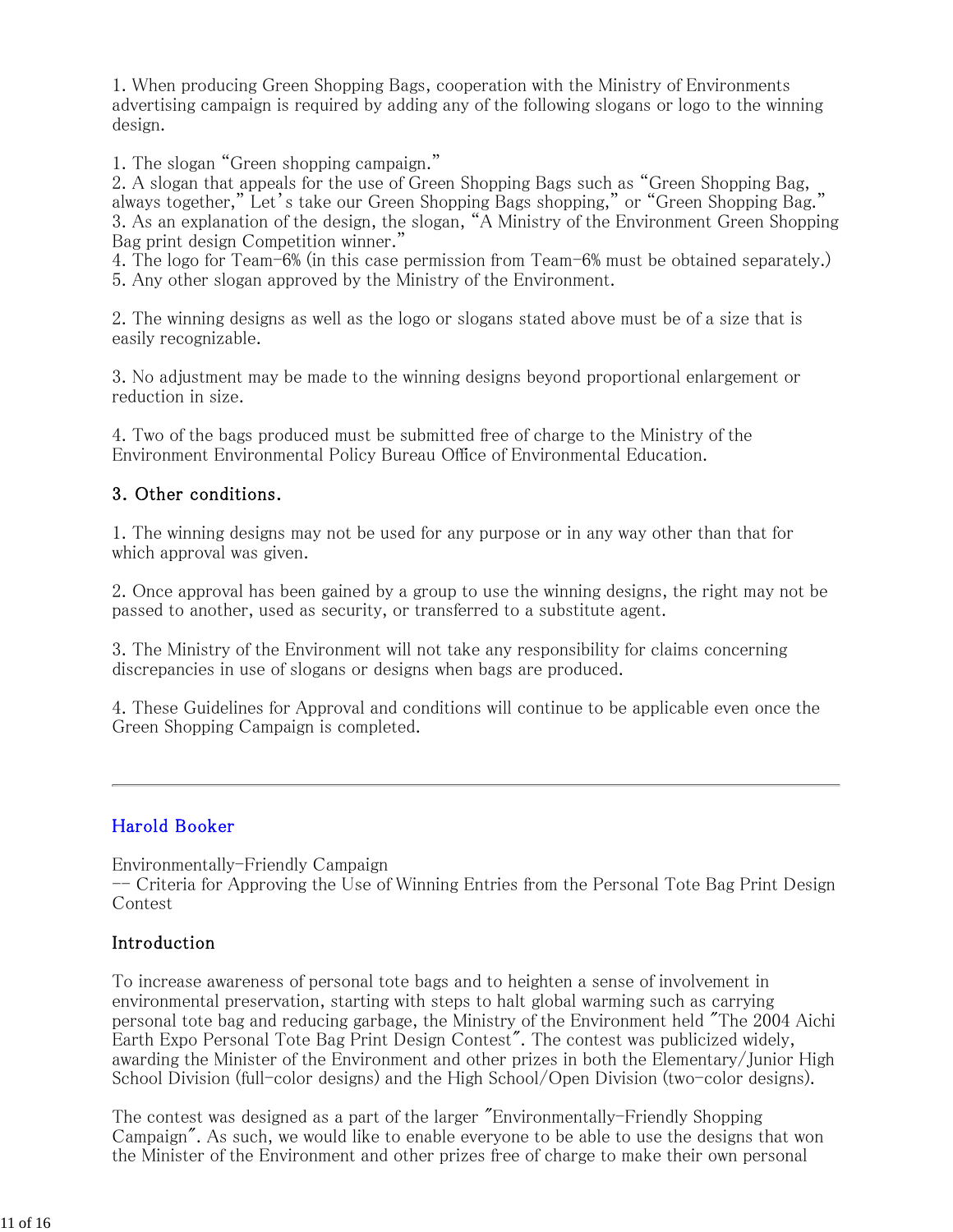tote bags. To end, we have specified below the usage procedures for the designs and the manner in which they may be used. We hope that you find the spirit of this project acceptable and act in accordance with it. Designs approved for use will be discussed on a separate page.

### 1. Criteria for Granting Permission to use Designs

Local governments, employers and private organizations that assent to the Environmentally-Friendly Shopping Campaign or that make "Waste not, want not" bags "to support environmental conservation" or "to further promote environmental conservation" may apply by submitting the separate application form to the Ministry of the Enviroment's Office of Environmental Education. Upon approval, they may use the winning desings free of charge, irrespective of whether the designs are to be used for profit or non-profit, distribution methods or distribution volume.

However, approval will not be granted if any of the following conditions are met:

1. The principal use of the designs lends itself to the support the activities of a specific political agenda, ideology, religion, etc.

2. The use of the designs may give rise to the prospect of improper profits.

3. Use of the prize winning designs would be inconsistent with the concept behind promoting "Shopping bag toters'" to encourage waste reduction and seek ways to get active in environmental conservation, taints the virtue of the Environmentally-Friendly Shopping Campaign or hinders the sound understanding thereof.

4. There is significant reason for concern that the designs will not be used in accordance with the Conditions of Use (See Section 2).

5. Use of the designs would infringe on legal statues or offend public decency.

6. Other conditions that the Ministry of the Environment deems granting use of the designs improper.

### 2. Conditions of Use

1. "Waste-not/Want-not Bag" (personal tote bags) must bear one of the following phrases or logos in combination with the prize winning design in order to help advertise the Ministry of the Environment 's campaign.

1. The phrase "Environmentally-Friendly Shopping Campaign"

2. Phrases like "Don't forget your 'Waste-not/Want-not Bag!", "Let's take a tote along!",

"Take your 'Waste-not/Want-not Bag' shopping!" "Waste-not/Want-not Bag" or "Personal Tote Bag" that encourage use of such terms.

3. The phrase "Ministry of the Environment Personal Tote Bag Contest Winning Entry" (used to denote the design).

4. The Team -6% logo (This requires a Team -6% logo usage agreement approved through a separate process).

5. Other methods as approved by the Ministry of the Environment.

2. In the event that the prize winning entry and abovementioned phrases/logo are printed, the printed article be large enough to be clearly distinguish.

3. With the exception of enlargments or reductions that maintain the original proportions, the prize winning entry itself may not be altered in any way whatsoever.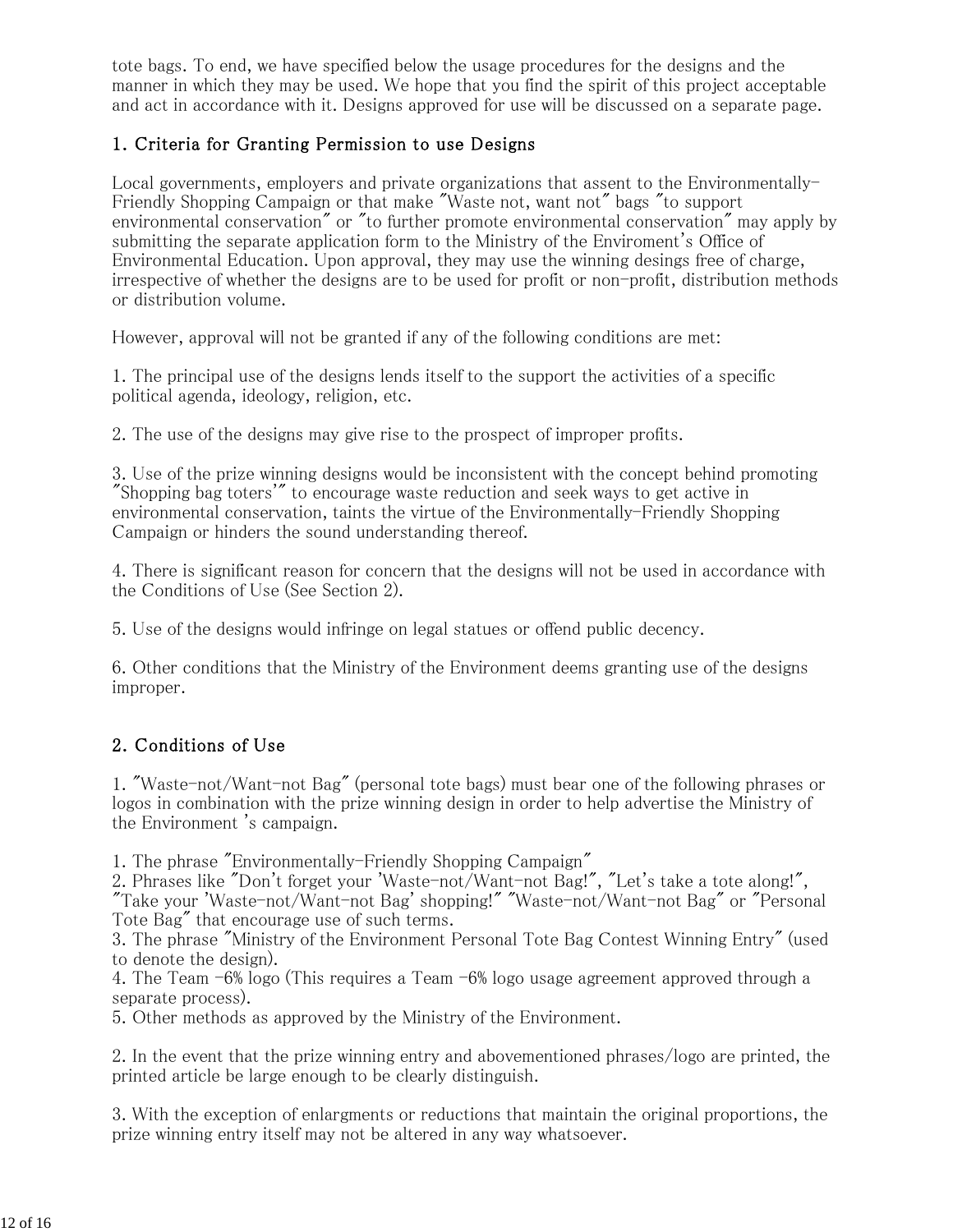4. Two specimens of the produced bags are to be submitted free of charge to the Office of Environment Education, Environment Policy Bureau, Ministry of the Enviroment.

### 3. Miscellaneous

1. In the event of approval, prize winning entry designs may not be used in any manner or for any purpose save those stated on the application form submitted to obtain approval.

2. Under no conditions whatsoever may the entity receiving approval to use prize winning entry designs transfer its usage right to a third part, produce it as colateral, lease it or consent to any type of proxy use.

3. The Ministry of the Enviroment is released from any and all liability in claims concerning mistaken or improper use of the designs, phrases, etc., arising from the productions of bags.

4. These usage approval critera will remain in effect after the end of the Environmentally-Friendly Shopping Campaign.

### Madelein Shimizu (2nd place)

Eco-Friendly Shopping Campaign - Terms of Use for the Winning Designs from the Eco-Bag Print Design Contest

Introduction

In FY2004, the Ministry of the Environment held the "Design Your Own Eco-Bag Contest" in commemoration of Expo 2005 Aichi Japan to increase awareness and use of reusable shopping bags, reduce waste, and prevent global warming. The Contest was held as part of the Ministry's wider efforts to raise awareness of public participation in environmental preservation activities. Eco-Bag print design entries were sent in from all over Japan and prize winners, including the winners of the Minister's Award, have now been selected from each of the contest categories: Elementary/Junior High (full color design), and High School/Adults (two-color design).

As part of its Eco-Friendly Shopping Campaign, the Ministry wishes to make the winning designs, including those selected for the Minister's Award, available to the public free of charge for use on reusable shopping bags (Eco-Bags). The Ministry has compiled the following guidelines to explain application procedures and terms of use for Eco-Bags printed with the winning designs. The Ministry encourages members of the public be conscious of the aim of this project when participating in the Campaign. Designs available for use are shown in the attached document.

### 1. Approval Standards

Contest designs may be used by local government authorities, businesses, private organizations, etc. for the production of reusable shopping bags (Eco-Bags) intended for purposes that reflect the ideals of the Eco-Friendly Shopping Campaign or involve environmental preservation and related awareness-raising activities. The Application Form below should be submitted to the Office of Environmental Education at the Ministry of the Environment for approval. Applicants may use the winning designs free of charge once approval has been granted by the Ministry. Eco-Bags may be either sold or distributed free of charge and there are no restrictions regarding the method of distribution or the number of bags produced.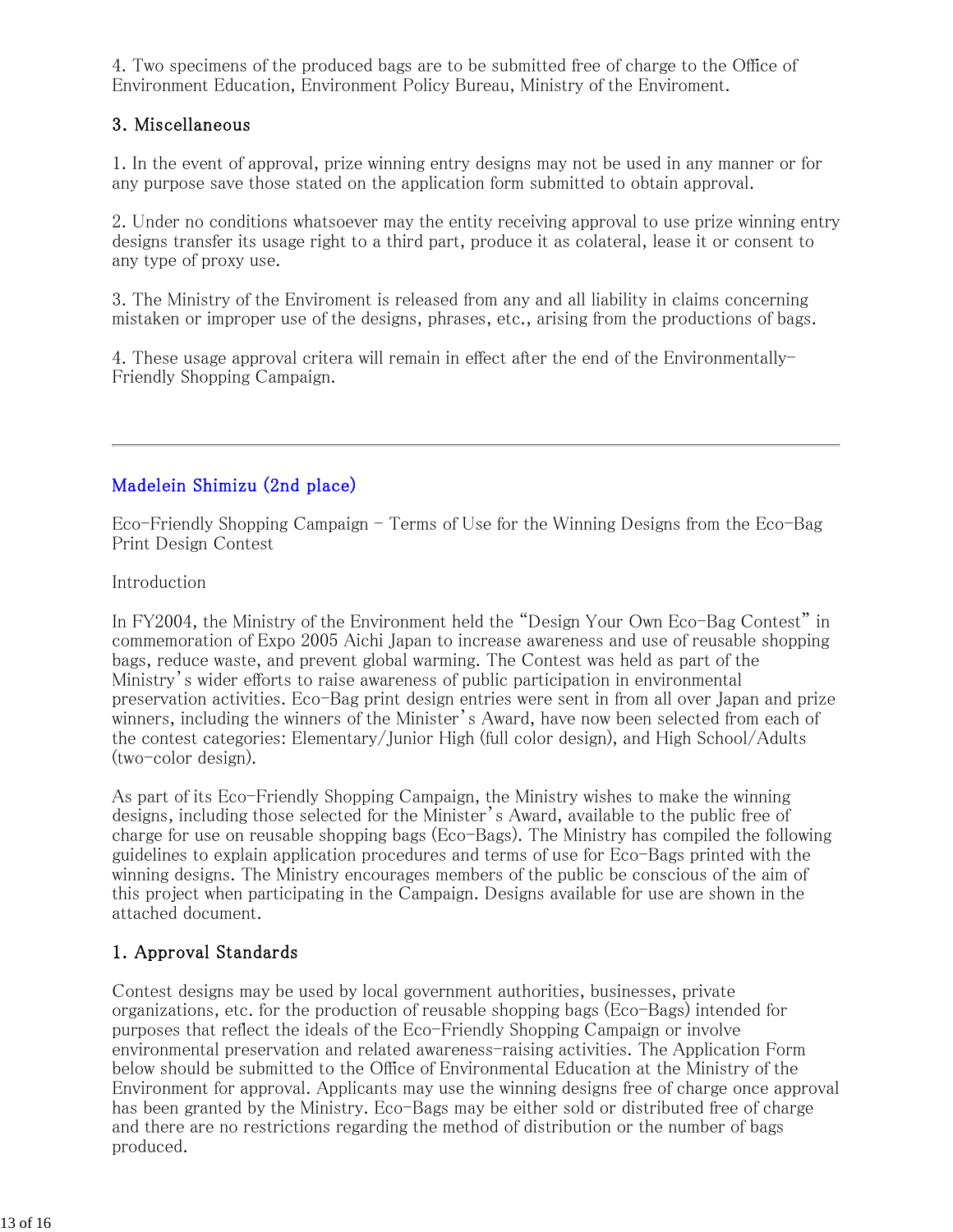Please note that the Ministry cannot approve applications if the bags concerned have the potential to be used for any of the following purposes:

1. Any purposes intended primarily to promote specific political, ideological or religious activities.

2. Profiteering from the production of Eco-Bags.

3. Any purposes incompatible with promoting the use of reusable shopping bags to reduce waste, etc. and/or the promotion of environmental preservation activities. Any purposes that undermine the integrity of the Eco-Friendly Shopping Campaign or prevent proper understanding of the Campaign.

4. Purposes that are not in keeping with the Terms of Use provided for the winning designs (see 2.).

5. Purposes that violate laws and/or public order and morals.

6. Any other uses of the winning designs that the Ministry deems to be inappropriate.

#### 2. Terms of Use

1. In addition to the winning design, reusable shopping bags (Eco-Bags) must also contain one of the following phrases or logos as part of the Ministry's publicity campaign.

(i) The phrase "Eco-Friendly Shopping Campaign".

(ii) A phrase encouraging the use of reusable shopping bags or Eco-Bags such as "Make your shopping eco-friendly.", "Carry an Eco-Bag." or "Take your Eco-Bag shopping."

(iii) The phrase "Ministry of the Environment Eco-Bag Design Contest Winner" (as a caption to the image).

(iv) The Team -6% logo (permission to use the Team -6% logo must be acquired separately in accordance with the relevant Terms and Conditions).

(v) Any other phrases or logos permitted by the Ministry.

2. The winning design, phases and logos must be printed at a size that renders the design recognizable and the characters legible.

3. Any reduction or enlargement of the design must maintain the proportions of the original. No other alterations are permitted.

4. Two sample bags should be sent free of charge to the Office of Environmental Education at the Ministry of the Environment.

#### 3. Other

1. Once permission has been granted, the winning design may only be used for the purposes and methods stipulated in the application.

2. Organizations that receive approval to use a winning design are not permitted to transfer, loan or provide rights associated with the use of the winning design as collateral to a third party, or authorize use of the design by a third party on their behalf.

3. The Ministry shall bear no liability whatsoever for any complaints regarding the production of Eco-Bags, including the improper use of designs or phrases.

4. The Approval Standards shall remain in effect even after the conclusion of the Eco-Friendly Shopping Campaign.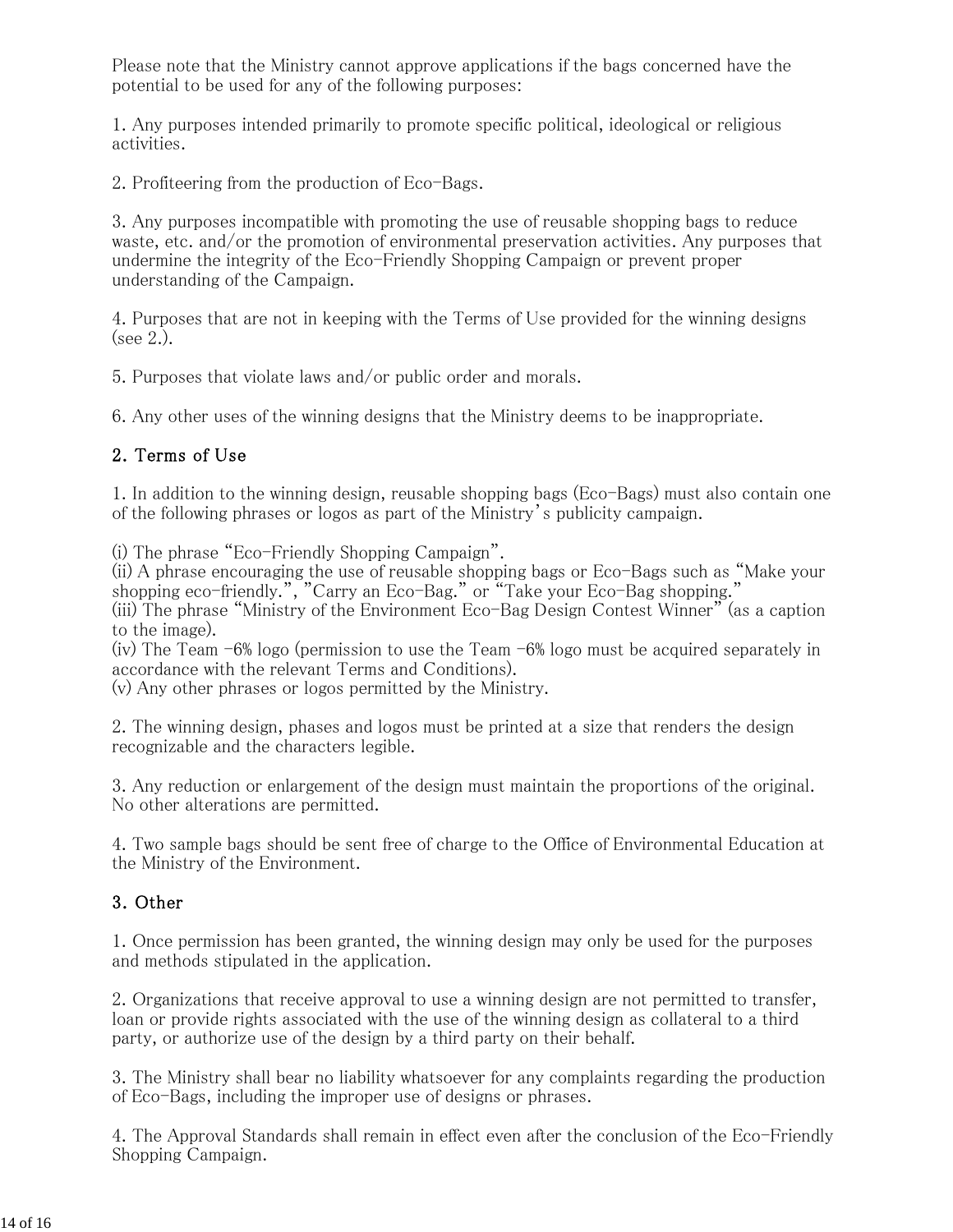### Steven Fraser Smith (1st place)

Campaign for Environmentally Friendly Shopping Approval criteria for use of prize-winning designs in the 'My Bag' Print Design Competition

#### Introduction

The Japanese Environment Ministry launched the 'My Bag' Print Design Competition to commemorate the 2005 World Expo in Aichi, which celebrated the theme of 'Nature's Wisdom.' By raising interest in the 'My Bag' concept of a personal, reusable shopping bag, the competition sought to promote the use of such bags, and to encourage people to actively participate in protecting the environment by reducing waste and helping to prevent global warming. The two categories of entry - primary/junior high school students (full-colour design) and high-school students/general public (two-colour design) - invited designs from a wide range of contestants, and judging for the Environment Minister's Prize and all other prizes is now completed.

As part of the Campaign for Environmentally Friendly Shopping, all prize-winning designs are available for use free of charge by anyone making reusable shopping bags. The procedures and rules for using the prize-winning designs are detailed below. Please read them carefully before applying. The designs are printed on a separate sheet.

### 1. Approval Criteria

Local authorities, businesses, private sector organizations and other bodies wishing to make reusable shopping bags, either in support of the Campaign For Environmentally Friendly Shopping or for use in environmental protection and awareness raising activities, should complete the attached application form and send it to the Environment Ministry's Office of Environmental Education. If approval is granted, applicants may use their chosen designs free of charge. The approval decision will not be influenced by the number of bags to be made or whether they are to be sold or freely distributed. However, if any of the following conditions apply, approval will be refused:

1) There is concern that the designs will be used primarily for specific political, ideological or religious purposes.

2) There is concern that the designs will be used to make excessive profits.

3) a. The applicant's aims are not consistent with the concept of encouraging people to reduce waste by using their own personal shopping bag, nor with the promotion of efforts to protect the environment.

b. There is concern that the applicant's activities will damage the reputation of the Campaign for Environmentally Friendly Shopping, or will hinder correct understanding of that campaign.

4) There is concern that the designs will not be used in accordance with the Conditions of Use specified in section 2, below.

5) There is concern that acts contrary to law or public order and decency will take place.

6) The designs will be used in any other way deemed by the Environment Ministry to be inappropriate.

#### 2. Conditions of Use